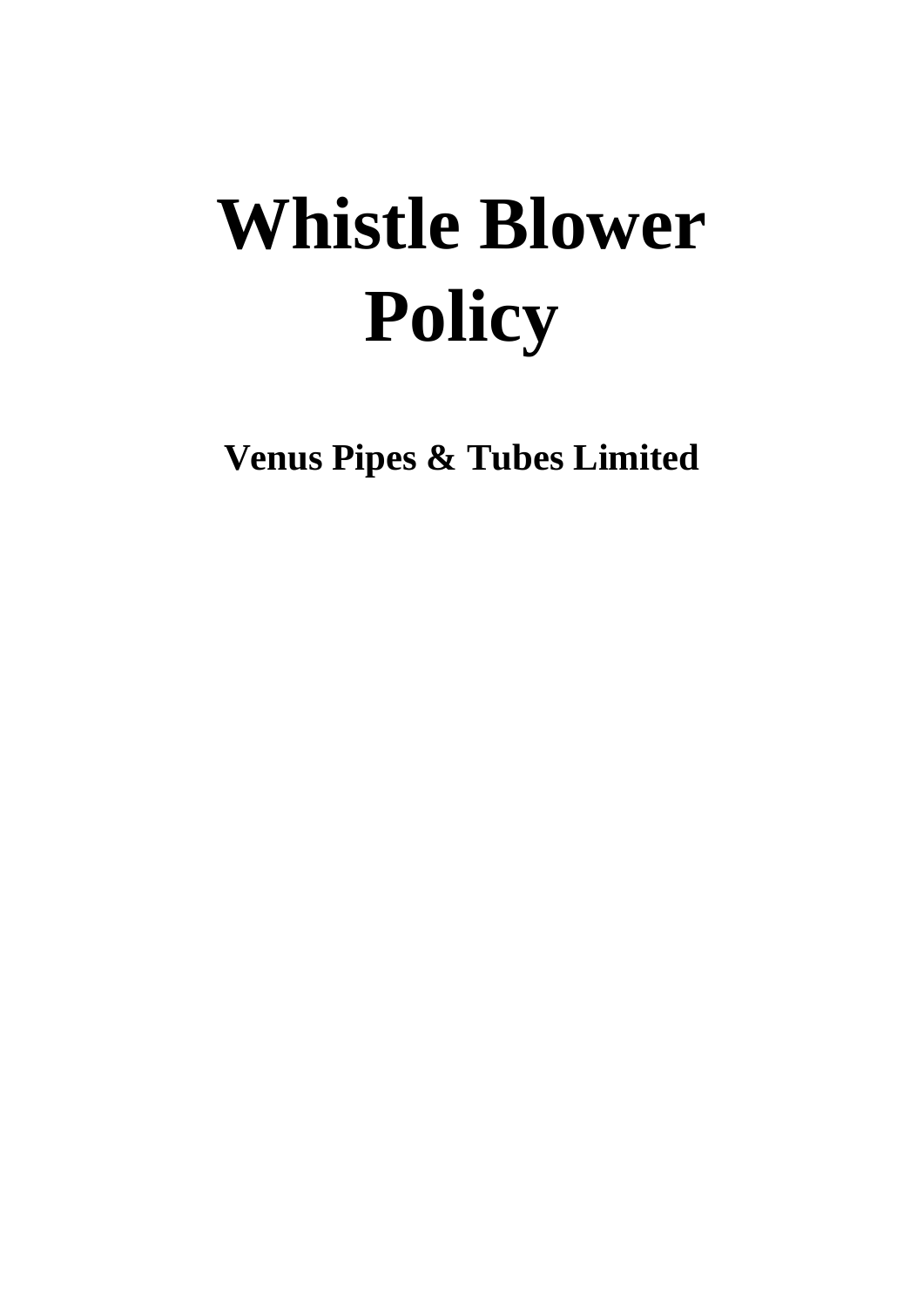**INDEX** 

**I. TITLE** 

**II. SCOPE** 

**II. APPLICABILITY** 

**IV. OBJECTIVE** 

**V. THE POLICY** 

**VI. DEFINITIONS & INTERPRETATION** 

**VII. PROCEDURE** 

**VIII. INVESTIGATION** 

**IX. DECISION & REPORTING** 

**X. PROTECTION** 

**XI. SECRECY & CONFIDENTIALITY** 

**XII. ACCESS TO CHAIRMAN OF THE AUDIT COMMITTEE** 

**XIII. ANNUAL AFFIRMATION** 

**XIV. RETENTION OF DOCUMENTS** 

**XV. ADMINISTRATION AND REVIEW OF THE POLICY** 

**XVI. EMPLOYEE AWARENESS**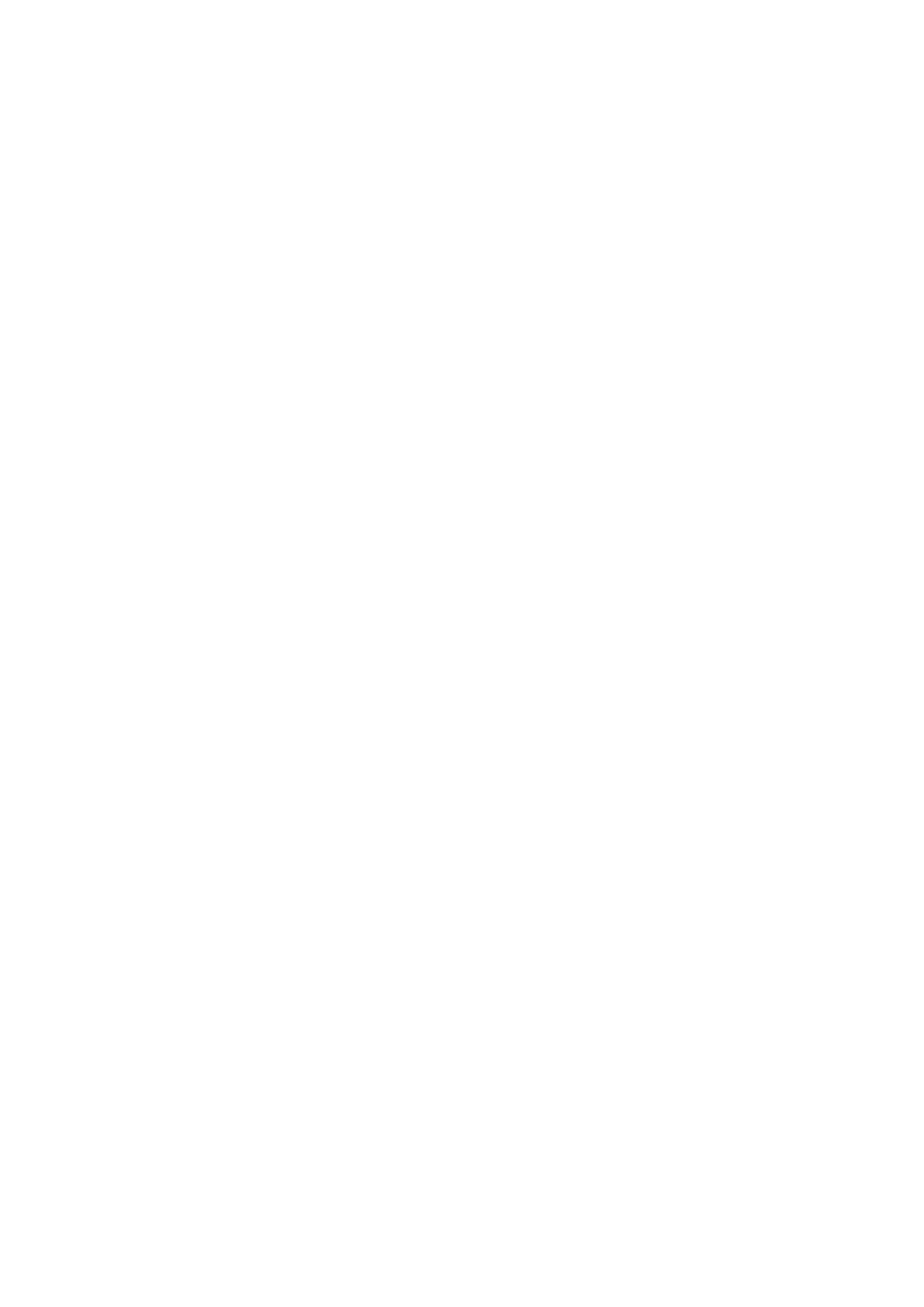# **I. TITLE:**

This policy with regard to vigil mechanism shall be called the Venus Pipes  $\&$  Tubes Limited – Whistle Blower Policy (herein after referred to as the "**Policy**").

# **II. SCOPE:**

This document outlines the Policy of Venus Pipes & Tubes Limited (hereinafter referred to as the "**Company**") towards establishment of vigil mechanism for directors and employees, in accordance with section 177 of the Companies Act 2013 read with the Companies (Meetings of Board and its Powers) Rules, 2014 and SEBI (Listing Obligations and Disclosure Requirements) Regulations, 2015 including all statutory modifications/amendments made thereof.

The Board of Directors may based on its assessment of the Company's needs, legal and regulatory developments, subject to compliance with the applicable laws and rules, at any time modify, change, vary, alter, amend this Whistle Blower Policy.

# **III. APPLICABILITY:**

This policy will be applicable to the directors and all the employees of the Company.

# **IV. OBJECTIVE:**

The prime objective of this policy is to provide employees & directors an avenue to raise concerns in line with the commitment of Venus Pipes & Tubes Limited to the highest possible standards of ethical, moral and legal business conduct and its commitment to open and fearless communication of genuine concerns. The pre-eminent intention of this policy is to provide necessary safeguards for protection of employees from reprisals or victimization, for whistle blowing in good faith.

# **V. THE POLICY:**

i. The Company Whistleblower Policy is a critical means through which its employees and directors can raise actual or suspected violations.

ii. The Company encourages all its employees and directors to communicate and raise any behavior or practice, they may be aware of and suspect to be unlawful or unethical or improper or otherwise inappropriate and harmful to the company.

iii. Every employee and director of the Company is expected to report immediately to the management any genuine concern which may endanger the interest of the company, actual or possible violation of the Code of Conduct or any other unlawful or unethical or improper practice or act or activity concerning the Company.

iv. This neither releases employees from their duty of confidentiality in the course of their work nor can it be used as a route for raising malicious or unfounded allegations against people in authority and / or colleagues in general.

# **VI. DEFINITIONS & INTERPRETATION: I) Definitions**

**"Company"** means Venus Pipes & Tubes Limited.

**"Alleged wrongful conduct / unlawful or unethical or improper practice"** means an act or activity or practice which includes, but is not confined / restricted to, any of the following:

a. Breach of law.

b. Infringement of Company's rules. c. Unethical business practices.

d. Breach of etiquette or morally offensive behavior. e. Serious improper conduct.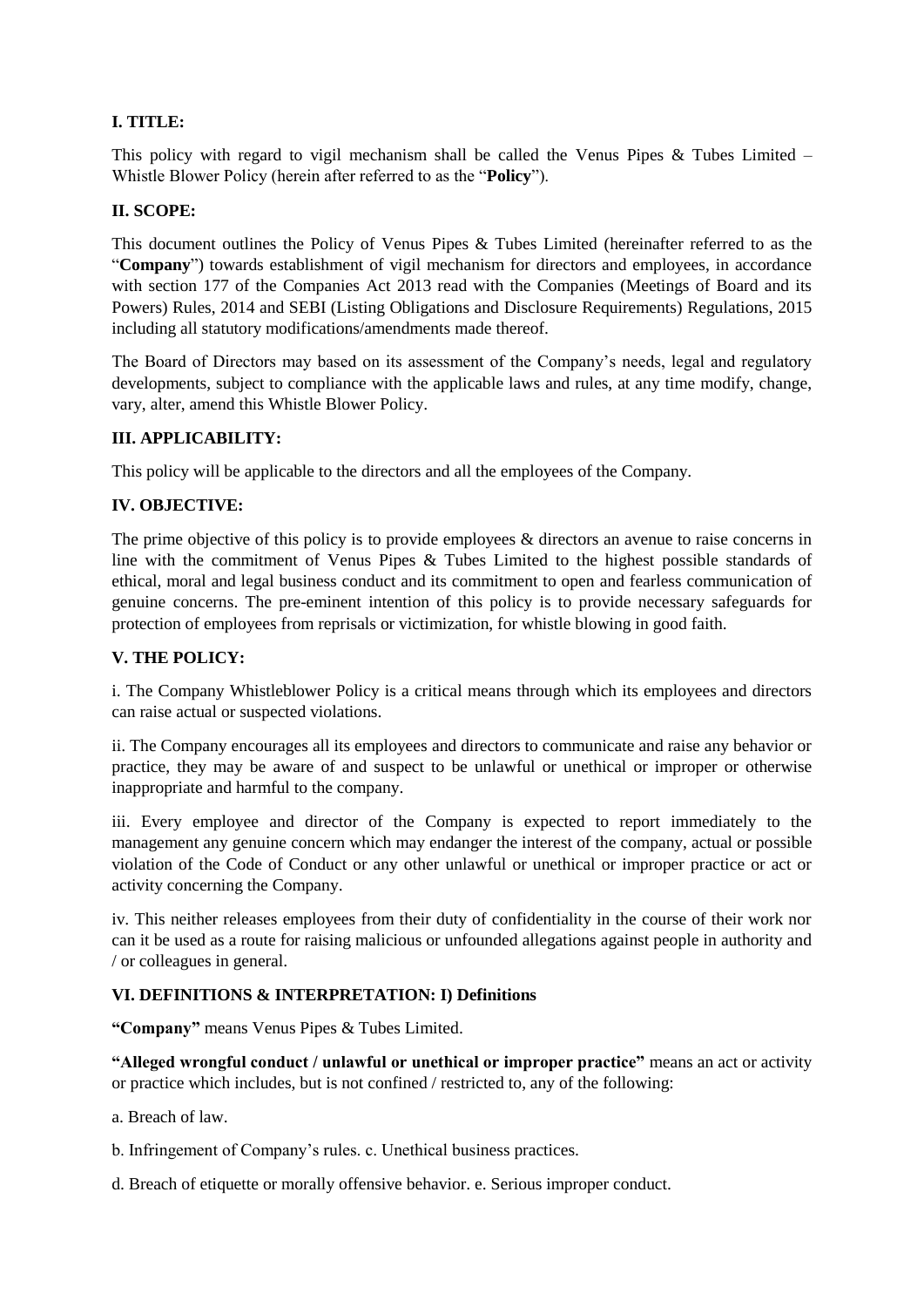f. Sexual harassment.

g. Abuse of power vested to the authority.

h. Misuse / wrongful application / misappropriation of company's funds, assets other

resources.

i. Substantial and specific danger to the existence of the company. j. Substantial and specific danger to public health and safety

k. Incorrect financial reporting.

l. In stark contrast of the company's policy.

m. Harmful to the corporate image. n. Criminal activities.

o. Breaches of copyright, patents and licenses.

p. Pilferation of confidential / propriety information

q. Instances of leak of unpublished price sensitive information.

**"Sexual Harassment"** includes any one or more of the following unwelcome acts or behavior

(whether directly or by implication) namely:-

i). physical contact and sexual advances; or ii). a demand or request for sexual favors; or iii). making sexually coloured remarks; or iv). showing pornography; or

v). any other unwelcome physical, verbal or non-verbal conduct of sexual nature.

**"Confidential department"** means any department of the Company which is decided by the Audit Committee from time to time for maintaining the records as per the Whistle Blower Policy.

**"Audit Committee"** means the Audit Committee of the Board constituted by the Board of Directors of the Venus Pipes & Tubes Limited in accordance with provisions of Section 177 of Companies Act, 2013 read with Rule 6 of Companies (Meetings of Board and its Powers) Rules, 2014 and Listing regulations.

**"Disciplinary Action"** means any action that can be taken on completion of/during the investigation proceedings by the Audit Committee as it deems fit considering the gravity of the matter.

**"Investigators"** means those persons authorized, appointed, consulted or approached by the Audit Committee in connection with conducting investigation into a protected disclosure and includes the auditors of the Company and the Police.

**"Protected Disclosure"** means a concern raised by an employee or group of employees or director(s) of the Company, through a written communication made in good faith that discloses or demonstrates information that may evidence actual or possible violation of the Code of Conduct or an activity which may endanger the interest of the Company or any other unlawful or unethical or improper practice or act or activity concerning the Company.

**"Subject"** means a person against or in relation to whom a protected disclosure is made or evidence gathered during the course of an investigation.

**"Whistle Blower"** means an employee/ Director making a Protected Disclosure under this policy.

**"Board**" means the Board of Directors of the Company.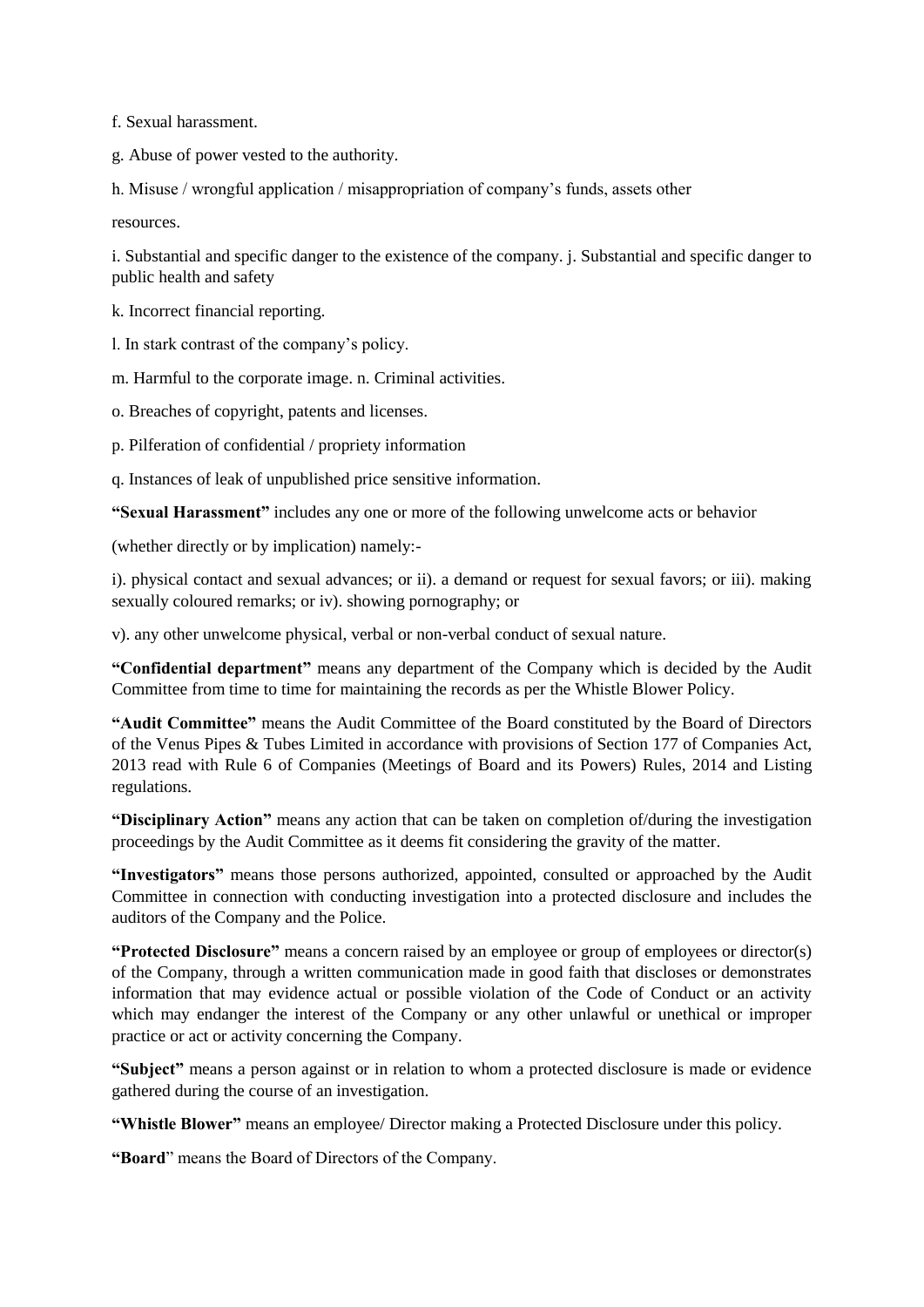"**Company"** means Venus Pipes & Tubes Limited and all its offices.

"**Code**" means Code of Conduct for Directors and Senior Management Executives adopted by

the Board of Directors of the Company.

**"Employee**" means all the present employees and whole time Directors of the Company

(whether working in India or abroad).

"**Whistle Blower"** is an employee or group of employees or director(s) who make a Protected

Disclosure under this Policy and also referred in this policy as complainant.

**"Good Faith"** An employee shall be deemed to be communicating in 'good faith' if there is a reasonable basis for communication of unethical and improper practices or any other alleged wrongful conduct. Good Faith shall be deemed lacking when the employee does not have personal knowledge of a factual basis for the communication or where the employee knew or reasonably should have known that the communication about the unethical and improper practices or alleged wrongful conduct is malicious, false or frivolous.

**"Managerial Personnel"** shall include Director, all executives at the level of General Manager and above, who has authority to make or materially influence significant personnel decisions.

*Terms that have not been defined in this Policy shall have the same meaning assigned to them in the Companies Act, 2013 and/or SEBI Act and/or any other SEBI Regulation(s) as amended from time to time.* 

#### **VII. PROCEDURE:**

i. The Protected Disclosure should be submitted in a closed and secured envelope and should be super scribed as **"Protected Disclosure under the Whistle Blower Policy".** Alternatively, the same can also be sent through email with the subject **"Protected Disclosure under the Whistle Blower Policy"**. If the complaint is not super scribed and closed as mentioned above, it will not be possible for the Audit Committee to protect the complainant and the Protected Disclosure will be dealt with as if a normal disclosure. In order to protect identity of the complainant, the complainant will not be issued any acknowledgement and they are advised neither to write their name / address on the envelope nor enter into any further correspondence with any member of the Audit Committee. The concerned member of Audit Committee shall assure that in case any further clarification is required he will get in touch with the complainant.

ii. The whistle blowing procedure is intended to be used for serious and sensitive issues. Serious concerns and issues relating to financial reporting, practices which are unlawful or unethical or improper or otherwise inappropriate and harmful to the Company or alleged wrongful conduct shall be disclosed to the Head of Department if it involves employees a level below managerial personnel, or in case it involves Managerial Personnel to one of the members of the Audit Committee / Managing Director of the Company and in exceptional cases to the Chairman of the Audit Committee as soon as possible but not later than 45 consecutive calendar days after becoming aware of the same.

Protected Disclosure against the members of the Audit Committee should be addressed to the Chairman of the Company and the Protected Disclosure against the Chairman / Key Managerial Persons of the Company should be addressed to the Chairman of the Audit Committee.

iii. The Departmental Head after examining the seriousness of the issue, if required shall forward Whistle Blower Report to the Managing Director of the Company. The Managing Director may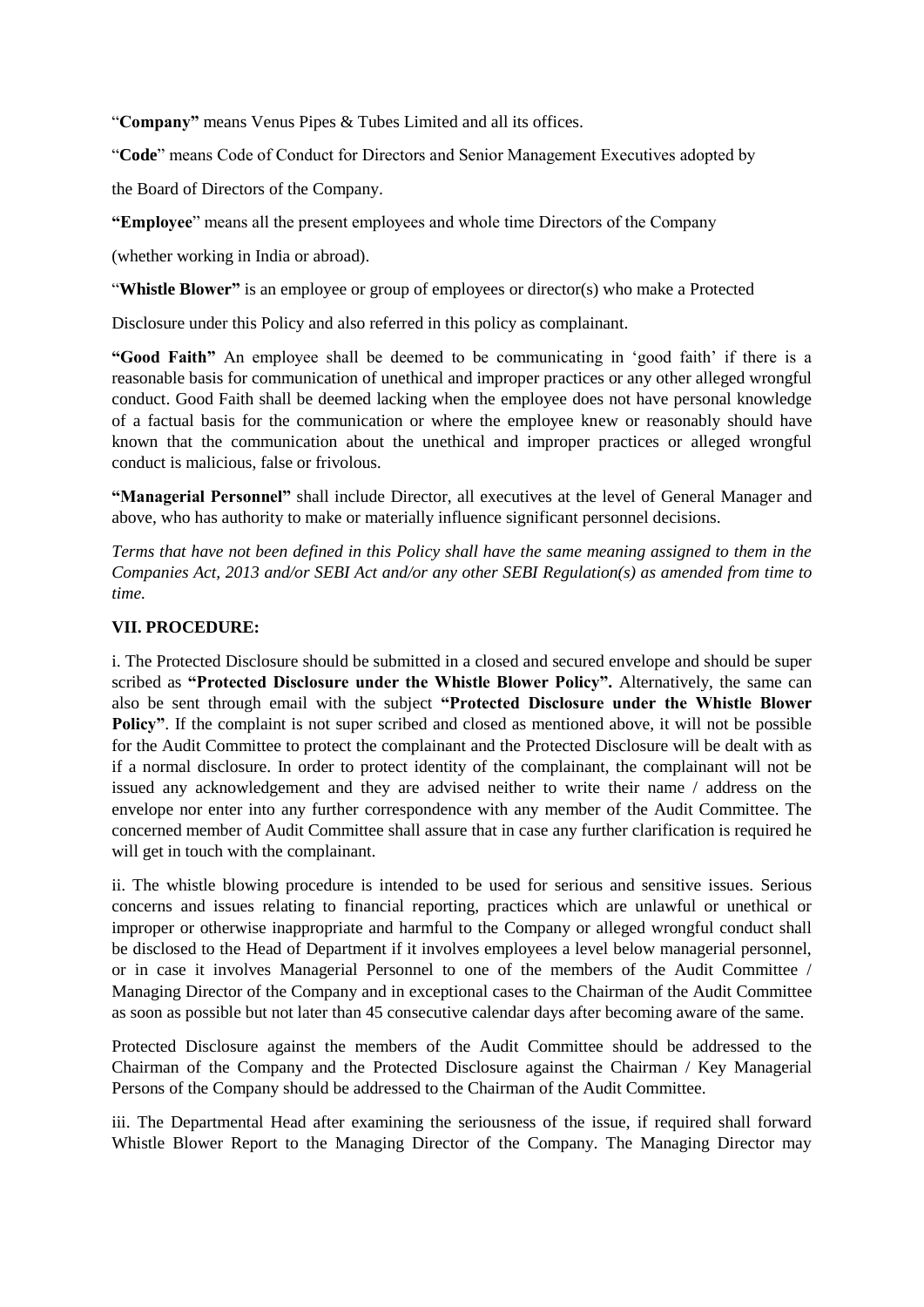inquire in respect of the Whistle Blower Report and after preliminary inquiry, if required, shall report the same to the Audit Committee.

iv. The Protected Disclosure should be forwarded under a covering letter signed by the complainant bearing the identity of the Whistle Blower/complaint i.e. his/her Name, Employee Code and Location and should be inserted in closed/secured/sealed envelope. The Departmental Head of the Company / Members or Chairman of the Audit Committee / Managing director of the Company as the case may be, shall detach the covering letter bearing the identity of the Whistle Blower and process only the Protected Disclosure.

v. Protected Disclosure should either be typed or written in legible hand writing in English, Hindi or regional language of the place of employment of the Whistle Blower and should provide a clear understanding of the improper activity involved or issue/concern raised. The reporting should be factual and not speculative in nature. It must contain as much relevant information as possible to allow for preliminary review and proper assessment.

vi. The Audit Committee or Managing Director, as the case may be, if deems fit, may call for further information or particulars from the complainant.

#### **VIII. INVESTIGATION:**

i. All protected disclosures under this policy will be recorded and thoroughly investigated. The Audit Committee may investigate and may at its discretion consider involving any other Officer of the Company and / or an outside agency for the purpose of investigation (herein after referred to as the "**investigators**"). In case of investigations and decisions relating to Sexual harassment, audit committee shall involve a woman director from the Company and a woman member from any of the social organization.

ii. The decision to conduct an investigation is by itself not an accusation and is to be treated as a neutral fact finding process.

iii. The investigation shall be fair and objective and shall be undertaken by a person who has no conflict of interest with the Whistle Blower or the suspected employee(s) or the directors of the Company (herein after referred to as the "**Subject(s)"**).

iv. If any of the members of the Committee have a conflict of interest in a given case, they should recuse themselves and the others on the Committee would deal with the matter on hand.

v. Subject(s) will normally be informed in writing of the allegations at the outset of a formal investigation and have opportunities for providing their inputs during the investigation.

vi. The concerned persons, while investigating the complaint referred to them, will call upon both the parties separately, listen, look at proof (if any), verify documents produced by the parties, allow the parties to produce witnesses and to put forth their say. Both the parties during the course of preliminary inquiry or investigation are given an opportunity of being heard.

vii. Subject(s) shall have a duty to co-operate with the Audit Committee or any of the Officers appointed by it in this regard.

viii. Subject(s) have a right to consult with a person or persons of their choice, other than the Investigators and/or members of the Audit Committee and/or the Whistle Blower.

ix. Subject(s) have a responsibility not to interfere with the investigation. Evidence shall not be withheld, destroyed or tampered with and witness shall not be influenced, coached, threatened or intimidated by the Subject(s).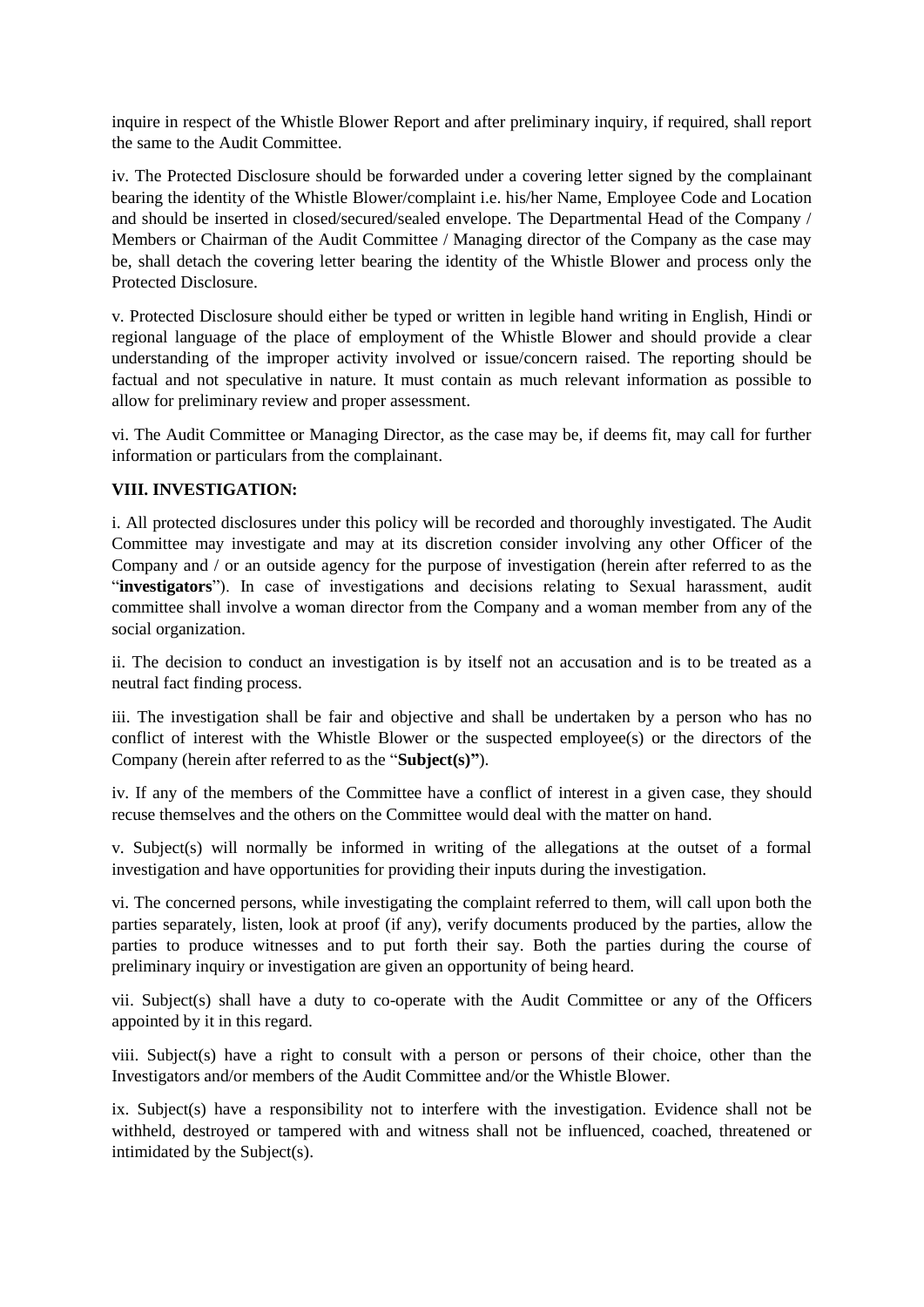x. Unless there are compelling reasons not to do so, Subject(s) will be given the opportunity to respond to material findings contained in the investigation report. No allegation of wrong doing against a subject(s) shall be considered as maintainable unless there is good evidence in support of the allegation.

xi. The investigation shall be completed normally within 90 days of the receipt of the Protected Disclosure and is extendable by such period as the Audit Committee deems fit.

xii. The person raising the concern will also receive an update on the final outcome and the concerned subject will also receive an update on the final outcome.

# **IX. DECISION & REPORTING:**

i. Investigators(s) are required to conduct a process towards fact finding and analysis. Investigator(s) shall derive their authority from Audit Committee when acting within the course and scope of their investigation. The Investigator(s) shall submit his/their report to the Audit Committee. All Investigators shall perform their role in an independent and unbiased manner, Investigators have a duty of fairness, objectivity, thoroughness, ethical behaviours and observance of professional standards.

ii. If an investigation leads the members of the Audit Committee / Chairman of the Audit Committee/ Managing Director of the Company to conclude that an unlawful / improper or unethical act or practice has been committed, the Chairman of the Audit Committee/ Managing Director of the Company shall recommend to the management of the Company to take such disciplinary or corrective action as he may deem fit.

iii. In the event the accused is found guilty, penalties will be prescribed through Audit Committee and will be implemented by HR department. If the accused is found guilty of sexual harassment, corrective action which may include reprimand will be prescribed through Audit Committee in consultation with the woman director and woman member from social organization involved for the purpose of investigation in such cases and will be implemented by HR department.

iv. If the investigation discloses that no further action on the Protected Disclosure is warranted, the report shall be kept confidential by the Company's confidential department.

v. In case the Subject is the Managing Director/Chairman/Key Managerial Person of the Company, the Chairman of the Audit Committee after examining the Protected Disclosure shall forward the Protected Disclosure to other members of the Audit Committee if deemed fit. The Audit Committee shall appropriately and expeditiously investigate the Protected Disclosure.

vi. If the report of investigation is not to the satisfaction of the complainant, the complainant has the right to report the event to the appropriate legal or investigating agency.

vii. In case of repeated frivolous complaints being filed by a director or an employee, the Audit Committee may take suitable action against the concerned director or employee including reprimand.

# **X. PROTECTION:**

i. No unfair treatment will be done with a Whistle Blower by virtue of his/ her having reported a Protected Disclosure under this policy. The Company, as a policy, condemns any kind of discrimination, harassment, victimization or any other unfair employment practice being adopted against Whistle Blowers. Complete protection will, therefore, be given to Whistle Blowers against any unfair practice like retaliation, threat or intimidation of termination / suspension of service, disciplinary action, transfer, demotion, refusal of promotion or the like including any direct or indirect use of authority to obstruct the Whistle Blower's right to continue to perform his duties / functions including making further Protected Disclosure.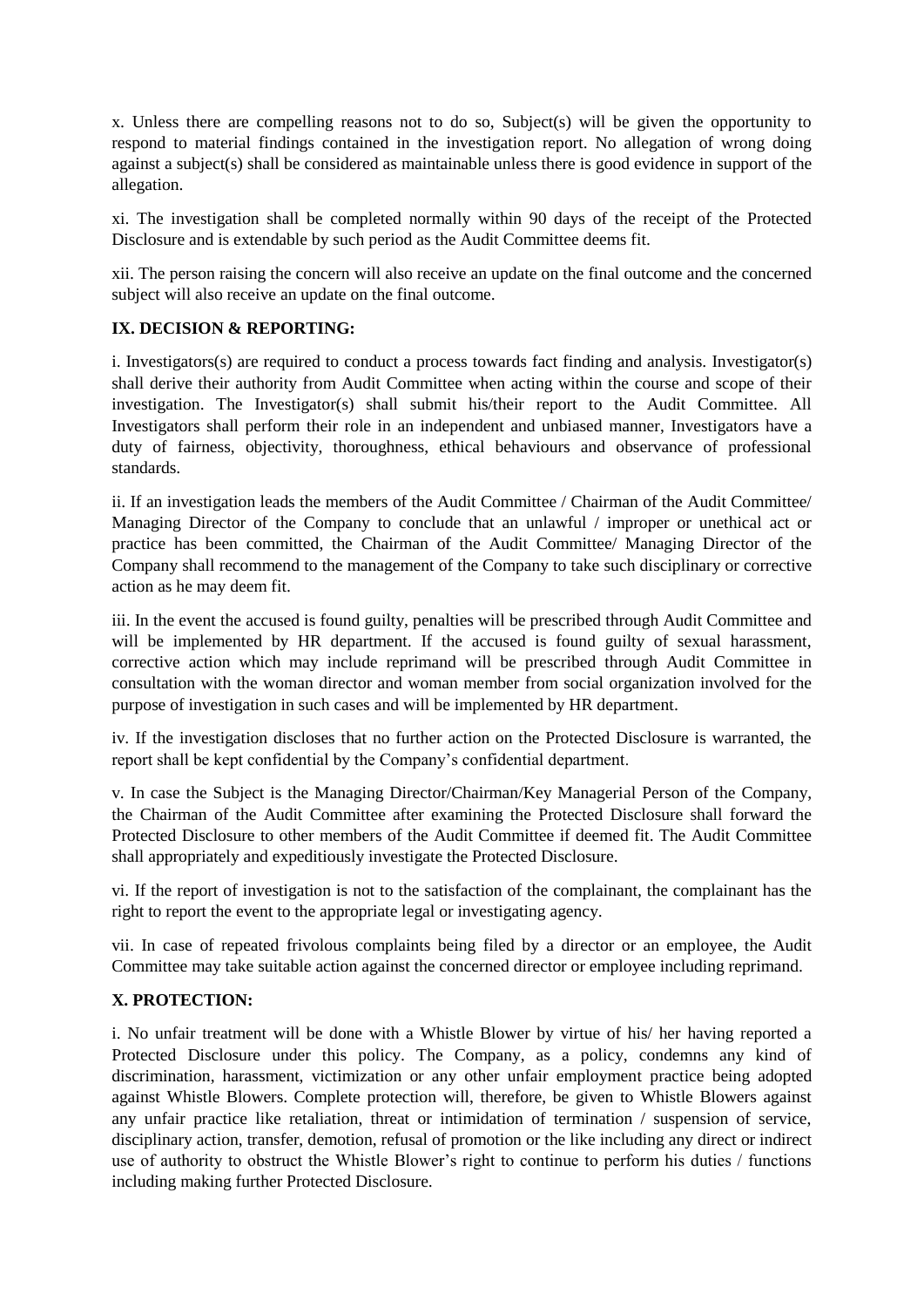The Company will take steps to minimize difficulties, which the Whistle Blower may experience as a result of making the Protected Disclosure. Thus if the Whistle Blower is required to give evidence in criminal or disciplinary proceedings, the Company will arrange for the Whistle Blower to receive advice about the procedure, etc.

ii. The Company in addition to the above clause is also committed to ensure that no employee who brings forward a harassment concern is subject to any form of reprisal. Any reprisal will be subject to disciplinary action. The Company will ensure that victim or witnesses are not victimized or discriminated against while dealing with complaints of sexual harassment. However, anyone who abuses the procedure (for example, by maliciously putting an allegation knowing it to be untrue) will be subject to disciplinary action.

iii. A Whistle Blower may report any violation of the above clause to the Chairman of the Audit Committee, who shall investigate into the same and recommend suitable action to the management.

iv. The identity of the Whistle Blower shall be kept confidential to the extent possible and permitted under law. The identity of the complainant will not be revealed unless he himself has made either his details public or disclosed his identity to any other office or authority. In the event of the identity of the complainant being disclosed, the Audit Committee is authorized to initiate appropriate action against the person or agency making such disclosure. The identity of the Whistle Blower, if known, shall remain confidential to those persons directly involved in applying this policy, unless the issue requires investigation by law enforcement agencies.

v. Any other employee assisting in the said investigation shall also be protected to the same extent as the Whistle Blower.

vi. Provided however that the complainant before making a complaint has reasonable belief that an issue exists and he has acted in good faith. Any complaint not made in good faith as assessed as such by the Audit Committee shall be viewed seriously and the complainant shall be subject to disciplinary action as per the Rules / certified standing orders of the Company. This Policy does not protect an employee from an adverse action taken independent of his disclosure of unethical and improper practice etc. unrelated to a disclosure made pursuant to this Policy.

# **XI. SECRECY & CONFIDENTIALITY:**

The Whistle Blower, the Subjects, the Investigator, members of Audit Committee and everyone involved in the process shall:-

- a) Maintain complete confidentiality/secrecy of the matter;
- b) Not discuss the matter in any informal/social gatherings/meetings;

c) Discuss only to the extent or with the persons required for the purpose of completing the process and investigations;

d) Not keep the papers unattended anywhere at any time;

e) Keep the electronic mails/files under password.

# **XII. ACCESS TO CHAIRMAN OF THE AUDIT COMMITTEE:**

The Whistle Blower shall have right to access Chairman of the Audit Committee directly in exceptional cases and the Chairman of the Audit Committee is authorized to prescribe suitable directions in this regard.

# **XIII. ANNUAL AFFIRMATION:**